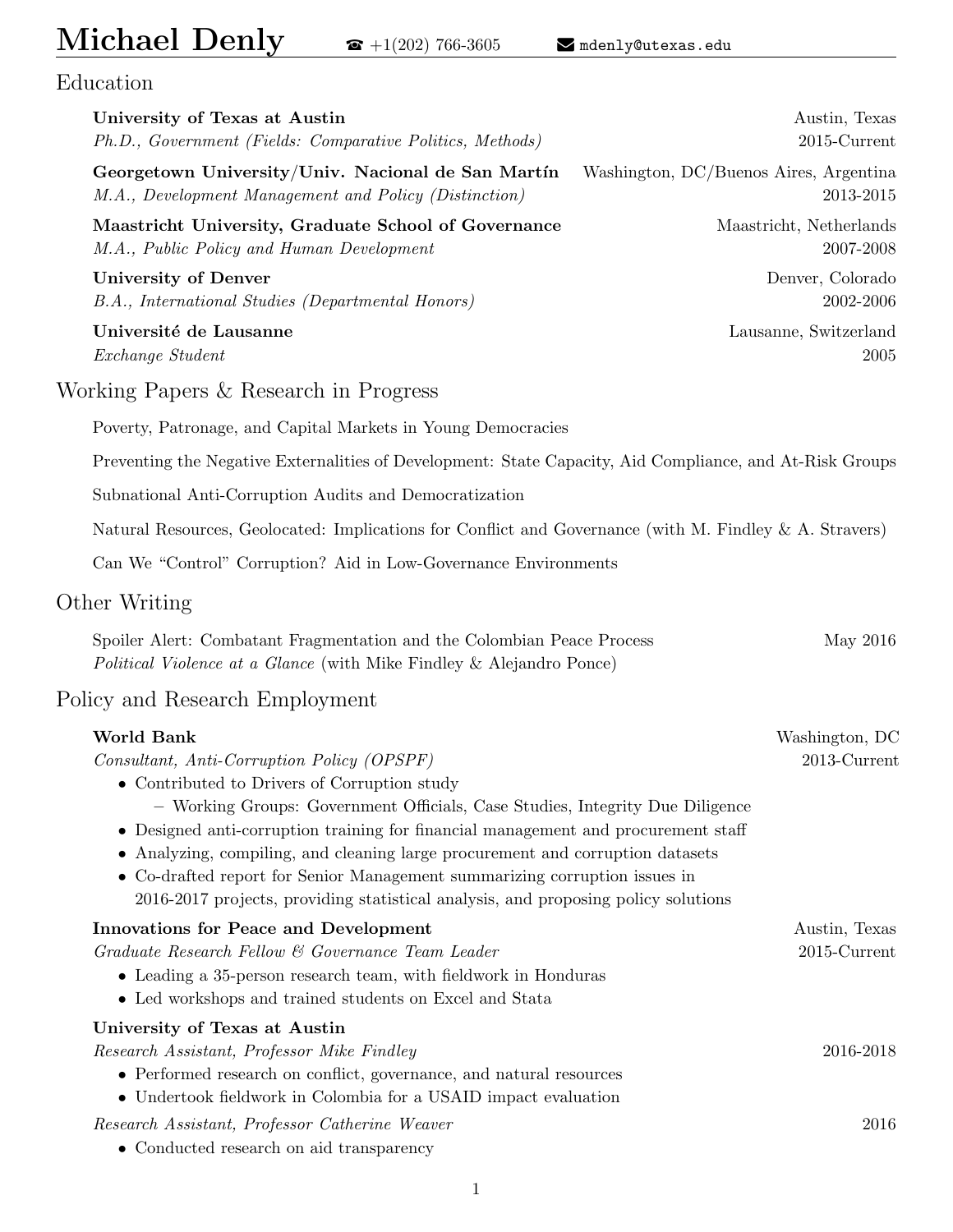## Policy and Research Employment (continued)

| World Bank<br>Consultant, Africa Region, Education Department                                                                                                                                                                                                                                                                                                                      | Lomé, Togo $\&$<br>Washington, DC                                       |
|------------------------------------------------------------------------------------------------------------------------------------------------------------------------------------------------------------------------------------------------------------------------------------------------------------------------------------------------------------------------------------|-------------------------------------------------------------------------|
| • Co-drafted implementation arrangements, implementation support plan, and<br>institutional strengthening component for an education project in Togo<br>• Assisted with preparation for a Central African Republic project                                                                                                                                                         | 2012; 2013-2014                                                         |
| Consultant, Operations Policy & Quality Department (OPSPQ)<br>• Led team working on project-level data collection and analysis<br>• Designed, implemented, and presented a new methodology to track the World<br>Bank's work on climate change, which is now being used by other aid donors<br>• Reported to senior officials on lending, disbursements, project preparation, etc. | Washington, DC<br>2010-2013; 2014                                       |
| Department of State, Consulate General of the United States<br>Intern, Economic/Political Section<br>• Drafted reports on economics and politics for high-ranking officials                                                                                                                                                                                                        | Florence, Italy<br>2007                                                 |
| European Union, Delegation to the United States<br>Intern, Press & Public Diplomacy<br>• Responded to inqueries about European Union (EU) policies and regulations                                                                                                                                                                                                                 | Washington, DC<br>2006                                                  |
| Teaching                                                                                                                                                                                                                                                                                                                                                                           |                                                                         |
| University of Texas at Austin<br>• Sole Instructor (Own Class)                                                                                                                                                                                                                                                                                                                     |                                                                         |
| - Applied Research Methods I<br>- Applied Research Methods II<br>$\bullet$ Teaching Assistant                                                                                                                                                                                                                                                                                      | Fall Semester 2018<br>Spring Semester 2019                              |
| - Politics of Poverty<br>- American Government<br>- Politics of Mexico                                                                                                                                                                                                                                                                                                             | Spring Semesters 2017, 2018<br>Fall Semester 2017<br>Fall Semester 2015 |
| Non-Degree Coursework & Training                                                                                                                                                                                                                                                                                                                                                   |                                                                         |
| University of Texas at Austin, Summer Statistics Institute<br>• Structural Equation Modeling, R for Industry, Intro to ArcGIS                                                                                                                                                                                                                                                      | Austin, Texas<br>2016, 2017, 2018                                       |
| Johns Hopkins, School of Advanced International Studies (SAIS)<br>• Econometrics, Microeconomics, Macroeconomics, Research Methods                                                                                                                                                                                                                                                 | Washington, DC<br>2010, 2012, 2013                                      |
| Awards                                                                                                                                                                                                                                                                                                                                                                             |                                                                         |
| UT-Austin Summer Statistics Award (for summer 2018)                                                                                                                                                                                                                                                                                                                                | 2018                                                                    |
| McDonald Fellowship, University of Texas at Austin (annual award)                                                                                                                                                                                                                                                                                                                  | $2015$ -Current                                                         |
| Partners in Scholarship Grant (to finance research in Spain), University of Denver                                                                                                                                                                                                                                                                                                 |                                                                         |
| Outstanding Italian Student Award (best student at university), University of Denver                                                                                                                                                                                                                                                                                               | 2006                                                                    |
| Academic Service                                                                                                                                                                                                                                                                                                                                                                   |                                                                         |
| Government Department Methods Group, University of Texas at Austin                                                                                                                                                                                                                                                                                                                 | 2016-Current                                                            |